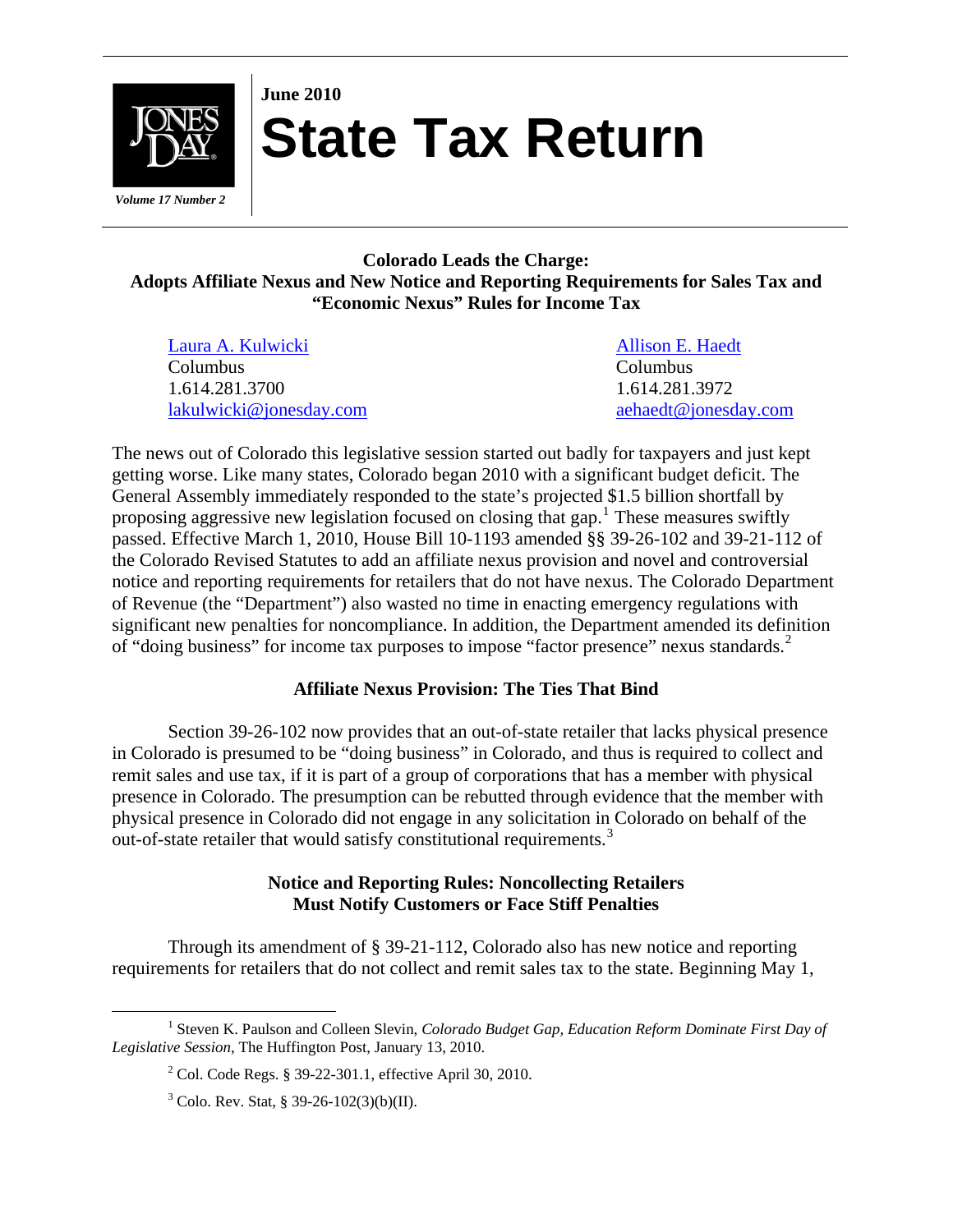any "non-collecting" retailer that sells to customers in Colorado must do the Department's own "dirty work" by notifying customers twice—once at the time of purchase and then again at the end of each calendar year, beginning in 2010—that the customer is liable for Colorado tax on the purchase; retailers that fail to do so face stiff penalties. Under the new law, the retailer must also file an annual report with the Department, reporting the total amount each Colorado customer paid for its untaxed purchases. Any retailer failing to do so may amass penalties that can quickly rise to as much as \$250,000 for the first year and can exceed this cap in later years.

 As soon as the new notice and reporting requirements were enacted, there was a flurry of activity at the Department. The Department first issued an emergency regulation addressing the new rules on March 2, 2010. A proposed final regulation soon followed but was withdrawn and replaced with an amended proposed final regulation, which is scheduled for hearing in July 2010.<sup>[4](#page-1-0)</sup> The new law, emergency regulation, and amended proposed final regulation are all summarized below. Until the constitutional issues are fully resolved, however, many retailers face significant new obligations in Colorado or risk penalties for failure to comply.

## *Customer Notification at the Time of Purchase*

 Under the new law, retailers that do not collect Colorado sales tax must notify their Colorado customers at the time of purchase that sales or use tax is due on certain purchases made from the retailer.<sup>[5](#page-1-1)</sup> The emergency regulation provides that the notice must appear on each invoice. If no invoice is provided, notice by confirmation email is sufficient. The notice must contain the following information:

- The noncollecting retailer is not obligated to, and does not, collect Colorado sales tax.
- The purchase is subject to Colorado sales tax unless it is specifically exempt from taxation.
- The purchase is not exempt merely because it is made over the internet or by other remote means.
- The State of Colorado requires the taxpayer to file a sales/use tax return at the end of the year reporting all of the purchases that were not taxed and to pay tax on those purchases.
- Retailers that do not collect Colorado sales tax are obligated to provide purchasers an end-of-year summary of their purchases in order to assist them in filing their tax returns.
- Details of how to file this return may be found at the Colorado Department of Revenue's web site, [www.taxcolorado.com](http://www.taxcolorado.com/).
- Retailers that do not collect Colorado sales tax are required by law to provide the Colorado Department of Revenue with a report of the total amount of all of a purchaser's purchases at the end of the year.

<span id="page-1-1"></span><span id="page-1-0"></span> $\frac{1}{4}$  Colo. Emergency Reg. 39-21-112.3.5; Colo. Proposed Final Reg. 39-21-112.3.5; Colo. Amended Proposed Final Reg. 39-21-112.3.5.

 $5^5$  Colo. Rev. Stat. § 39-21-112.3.5(c)(1).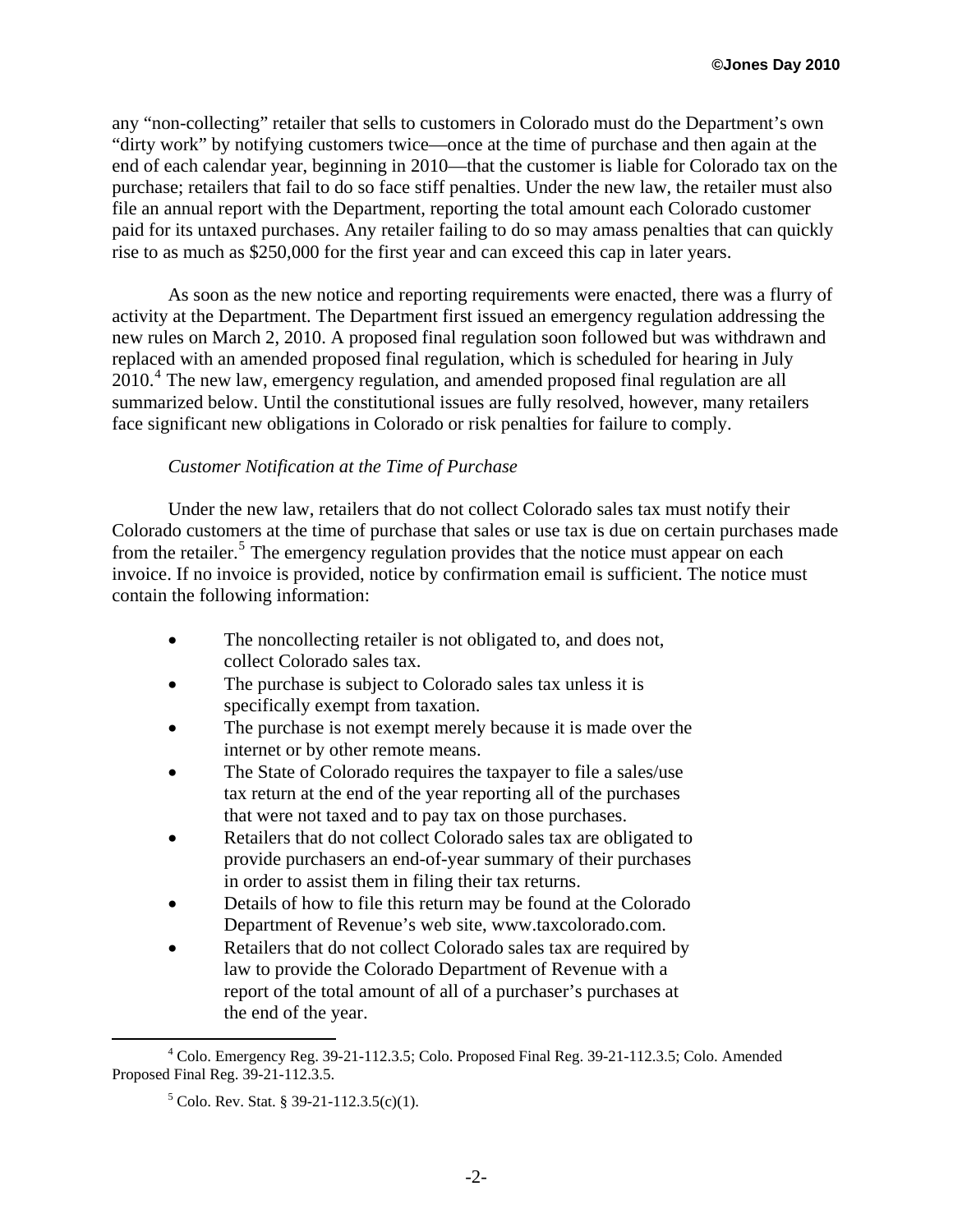The notice must be both legible and prominent. "Please see important sales tax information" must also appear immediately adjacent to the dollar amount of the transaction in bold font that is the same size as the font used on the rest of the invoice.<sup>[6](#page-2-0)</sup>

### *Annual Customer Notification*

 Retailers that do not collect Colorado sales tax must also send their Colorado customers notice by first-class mail by January 31 of each year that sales or use tax is due on taxable purchases made from the retailer. The mailing must say "Important Tax Document Enclosed" and must include the name of the retailer. It cannot be sent with any other shipments or deliveries.[7](#page-2-1)

 The notice must also include the total amount the customer paid to the retailer during the preceding calendar year and "shall include, if available," the dates of the purchases, the amounts of the purchases, and the general category of the purchases.<sup>[8](#page-2-2)</sup> While the statute provides that the retailer must tell the customer whether the purchase is taxable or exempt "if known," the amended proposed final regulation states that the retailer "may also indicate" whether the item is taxable or exempt, but "no non-collecting retailer is required to include such information."<sup>[9](#page-2-3)</sup>

#### *Annual Report to the Department of Revenue*

 Any retailer that does not collect Colorado sales tax must also file a report with the Department on or before March 1 of each year showing the total amount each of its Colorado customers paid to the retailer during the preceding calendar year.<sup>[10](#page-2-4)</sup> Under the amended proposed final regulation, the report must include the name, billing address, shipping address, and total amount of purchases for each Colorado customer.<sup>[11](#page-2-5)</sup>

<span id="page-2-3"></span><span id="page-2-2"></span><span id="page-2-1"></span><span id="page-2-0"></span> <sup>6</sup> Colo. Emergency Reg. 39-21-112.3.5(3). *See also* Colo. Amended Proposed Final Reg. 39- 21.112.3.5(2)(b) (requiring substantially similar information to be provided).

<sup>&</sup>lt;sup>7</sup> Colo. Rev. Stat. § 39-21-112.3.5(d)(I)(A) and (B).

 $8^8$  Colo. Rev. Stat. § 39-21-112(3.5)(d)(I)(A).

<sup>&</sup>lt;sup>9</sup> Colo. Amended Proposed Final Reg. 39-21-112.3.5(3)(a)(v).

<span id="page-2-4"></span><sup>&</sup>lt;sup>10</sup> Colo. Rev. Stat. § 39-21-112(3.5)(d)(II).

<span id="page-2-5"></span><sup>&</sup>lt;sup>11</sup> Colo. Amended Proposed Final Reg.  $39-21-112.3.5(4)(a)$ .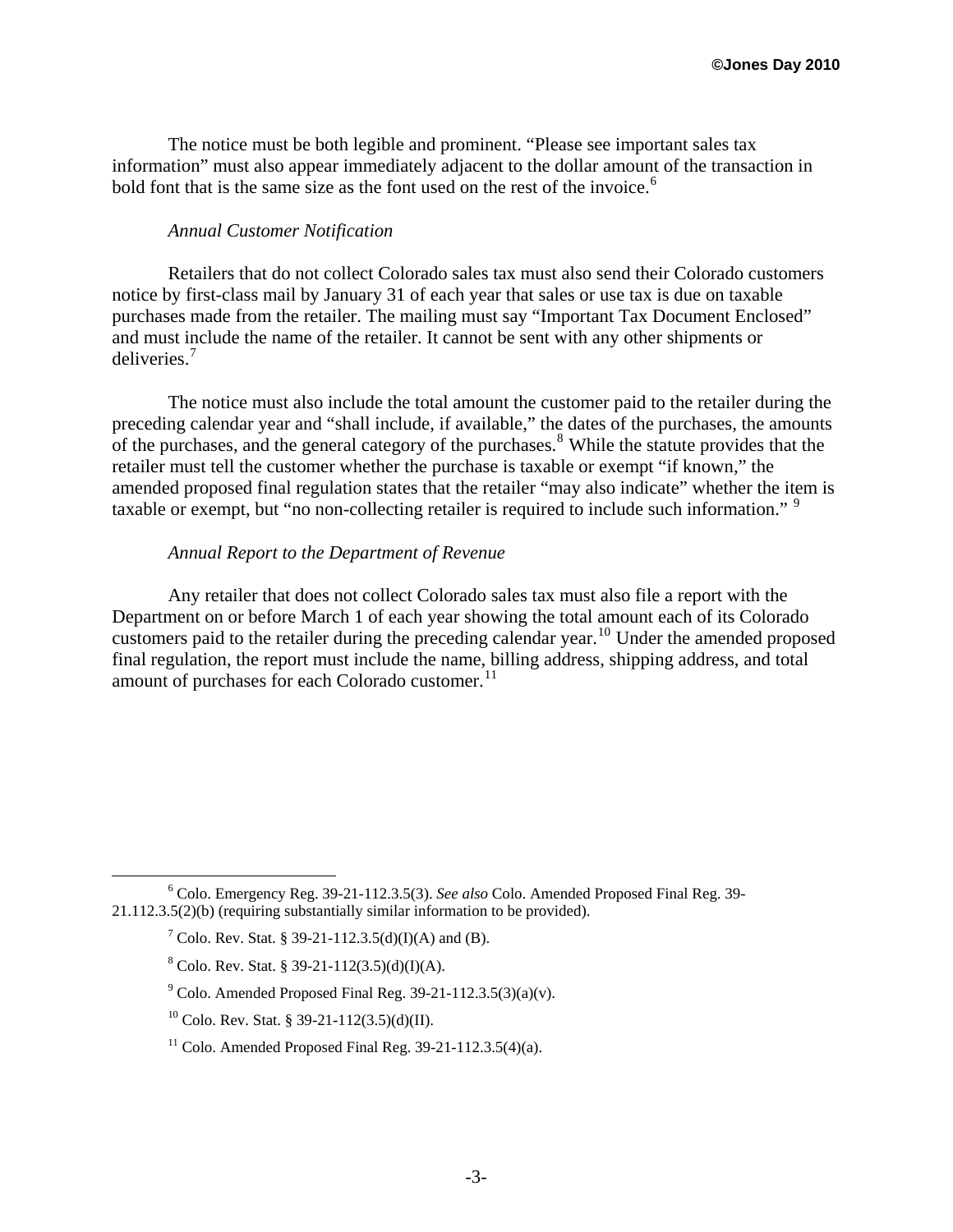#### De Minimis *Exceptions*

 Under the emergency regulation, retailers that had total gross sales in the prior year of less than \$100,000 and reasonably expect sales in the current year also to be less than \$100,000 are exempt from having to provide notification at the time of purchase.<sup>[12](#page-3-0)</sup> The amended proposed final regulation clarifies that the *de minimis* exception is based upon Colorado sales.<sup>[13](#page-3-1)</sup>

 The amended proposed final regulation also provides that retailers that made total gross Colorado sales in the prior year of less than \$100,000 and expect sales in the current year also to be less than \$100,000 are exempt from having to provide the annual customer reports. An annual customer report need not be sent to any customer whose total Colorado purchases for the prior calendar year amounted to less than  $$500.<sup>14</sup>$  $$500.<sup>14</sup>$  $$500.<sup>14</sup>$  Retailers that are not required to send any annual customer notifications need not file an annual report with the Department.<sup>[15](#page-3-3)</sup>

#### *Penalties for Noncompliance*

 Noncompliance with the notice and reporting rules can lead to significant penalties. Five dollars is imposed for every failure to provide notice at the time of purchase,  $16$  \$10 is imposed for every failure to send an annual customer notification, and an additional \$10 is imposed for every failure to provide an annual report to the Department.<sup>[17](#page-3-5)</sup>

 The amended proposed final regulation provides some limits to the penalties—at least for the first year. The total amount of \$5 penalties issued for failure to provide notice at the time of purchase is limited to \$5,000 where the retailer had no actual knowledge of the requirement and began sending the required notices within 60 days of demand by the Department; it is limited to \$50,000 where the retailer failed to send the notices for the first calendar year for which they were required.<sup>[18](#page-3-6)</sup> The total amount of \$10 penalties issued for failure to send an annual customer notification or annual customer report to the Department is limited to \$1,000 where the notification or report was no more than 30 days late, \$10,000 where the retailer had no actual knowledge of the requirement and sent the applicable notification or report within 60 days of demand by the Department, and \$100,000 where the retailer failed to send the notification or report for the first calendar year for which the notification or report was required.<sup>[19](#page-3-7)</sup> No penalty will be imposed upon a noncollecting retailer that sells goods that are not taxable in Colorado or

- <span id="page-3-2"></span><sup>14</sup> Colo. Amended Proposed Final Reg. 39-21-112.3.5(3)(c) and (d).
- <span id="page-3-3"></span><sup>15</sup> Colo. Amended Proposed Final Reg.  $39-21-112.3.5(4)(d)$ .
- <span id="page-3-4"></span><sup>16</sup> Colo. Rev. Stat. § 39-21-112(3.5)(c)(II).
- <span id="page-3-5"></span><sup>17</sup> Colo. Rev. Stat. § 39-21-112(3.5)(d)(III).
- <span id="page-3-6"></span> $18$  Colo. Amended Proposed Final Reg. 39-21-112.3.5(2)(f).
- <span id="page-3-7"></span><sup>19</sup> Colo. Amended Proposed Final Reg.  $39-21-112.3.5(3)(e)$ ,  $(4)(f)$ .

<span id="page-3-0"></span><sup>&</sup>lt;sup>12</sup> Colo. Emergency Reg. 39-21-112.3.5(3)(e).

<span id="page-3-1"></span><sup>&</sup>lt;sup>13</sup> Colo. Amended Proposed Final Reg.  $39-21-112.3.5(2)(e)$ .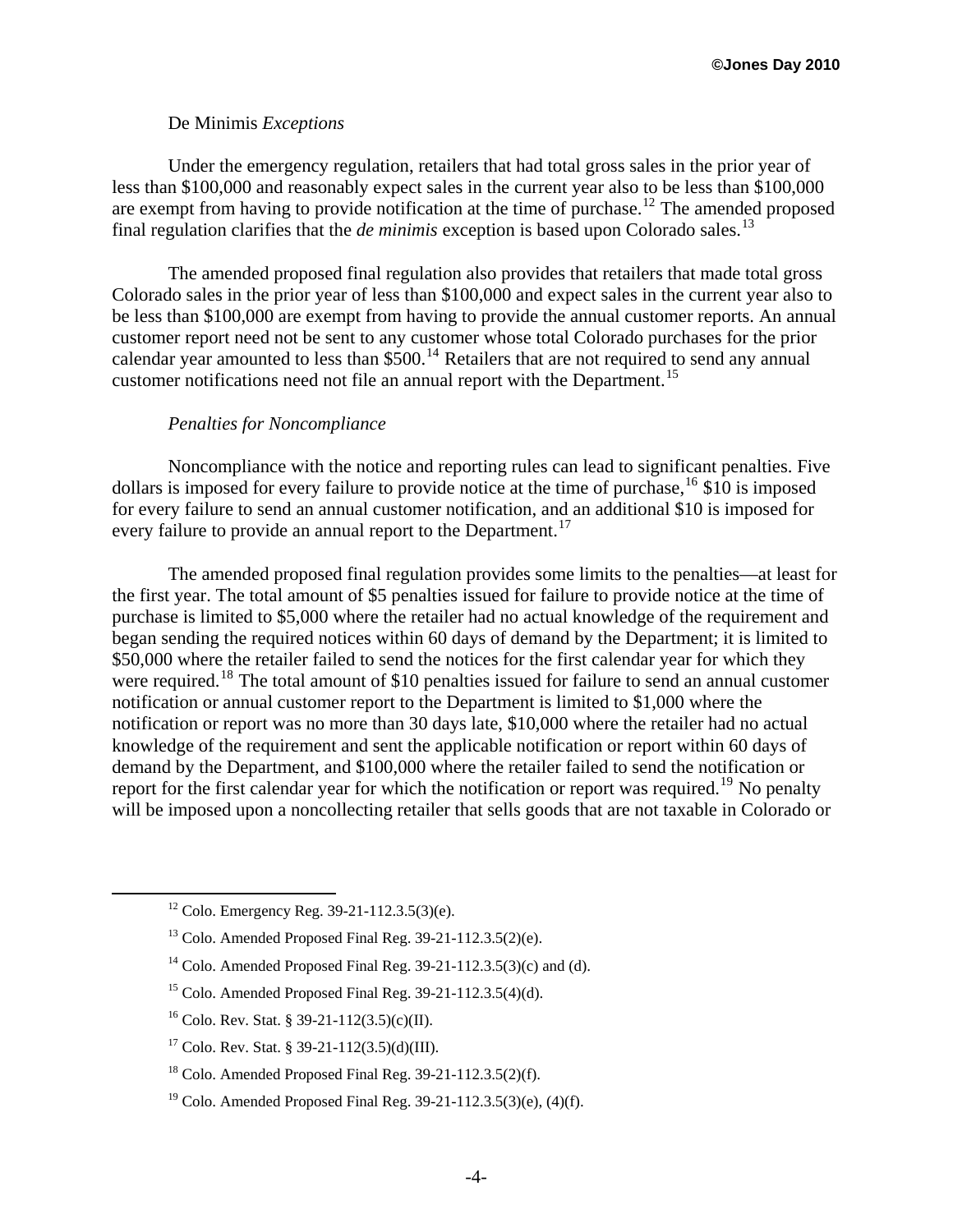that sells goods only to customers not subject to sales or use tax.<sup>[20](#page-4-0)</sup> Notably, there are no caps on penalties beyond the first year following enactment of the new law.

#### *The Department's Subpoena Power*

 Retailers that do not collect Colorado sales tax and also refuse to voluntarily furnish information when requested by the Department may be subject to a subpoena issued by the Department's Executive Director to compel such information. If a retailer fails or refuses to respond to the subpoena and give testimony, the Executive Director may ask a state court to issue a contempt order.

#### *Constitutional Red Flags Abound*

 The new affiliate nexus and notice requirements—which apply to remote sellers that have no physical presence in Colorado and thus clearly have no constitutional obligation to collect tax—raise all kinds of constitutional red flags and are certain to be challenged. Commerce Clause and Due Process Clause concerns abound in this context. Indeed, both the notice and reporting provisions and the "affiliate nexus" provision purport to impose sales tax obligations on retailers that lack any physical presence in Colorado. Clearly, this violates the Commerce Clause as interpreted in *Quill Corp. v. North Dakota*. [21](#page-4-1) In contrast to the controversy in the courts as to whether or not *Quill*'s physical-presence Commerce Clause test applies to taxes other than sales and use tax, it is clear that physical presence is still a requirement to support state taxing authority under the Commerce Clause. And while *Quill* took a lot of the "bite" out of Due Process Clause protections in general in this context, Colorado's new amendments, by overreaching so far, trigger due-process concerns as well. While maintaining a market in Colorado may be sufficient for the courts to exercise jurisdiction over a retailer, imposing continuing tax notice and reporting obligations based on nothing more than exploiting the marketplace is something different altogether. Thus, Colorado's aggressive new law is vulnerable to attack as inconsistent under the Due Process Clause as well.

#### **Colorado Adopts MTC's "Factor Presence" Nexus Standard for Corporate Income Taxes**

 The Department also joined the growing number of states that have adopted the Multistate Tax Commission's "factor presence" nexus standard for income, franchise, or gross receipts tax purposes. Effective April 30, 2010, the Department amended its income tax regulation to impose tax obligations on businesses that have more than \$50,000 of property or payroll in the state or generate more than \$500,000 in sales attributed to Colorado.<sup>[22](#page-4-2)</sup> A business also meets the new test if 25 percent of its total property, total payroll, or total sales are in Colorado.

<span id="page-4-0"></span><sup>&</sup>lt;sup>20</sup> Colo. Amended Proposed Final Reg. 39-21-112.3.5(f)(ii)(3); (3)(e)(ii)(4); (4)(f)(ii)(4).

<span id="page-4-1"></span> $21$  504 U.S. 298, 305–306 (1992).

<span id="page-4-2"></span><sup>22</sup> Col. Code Regs. § 39-22-301.1.